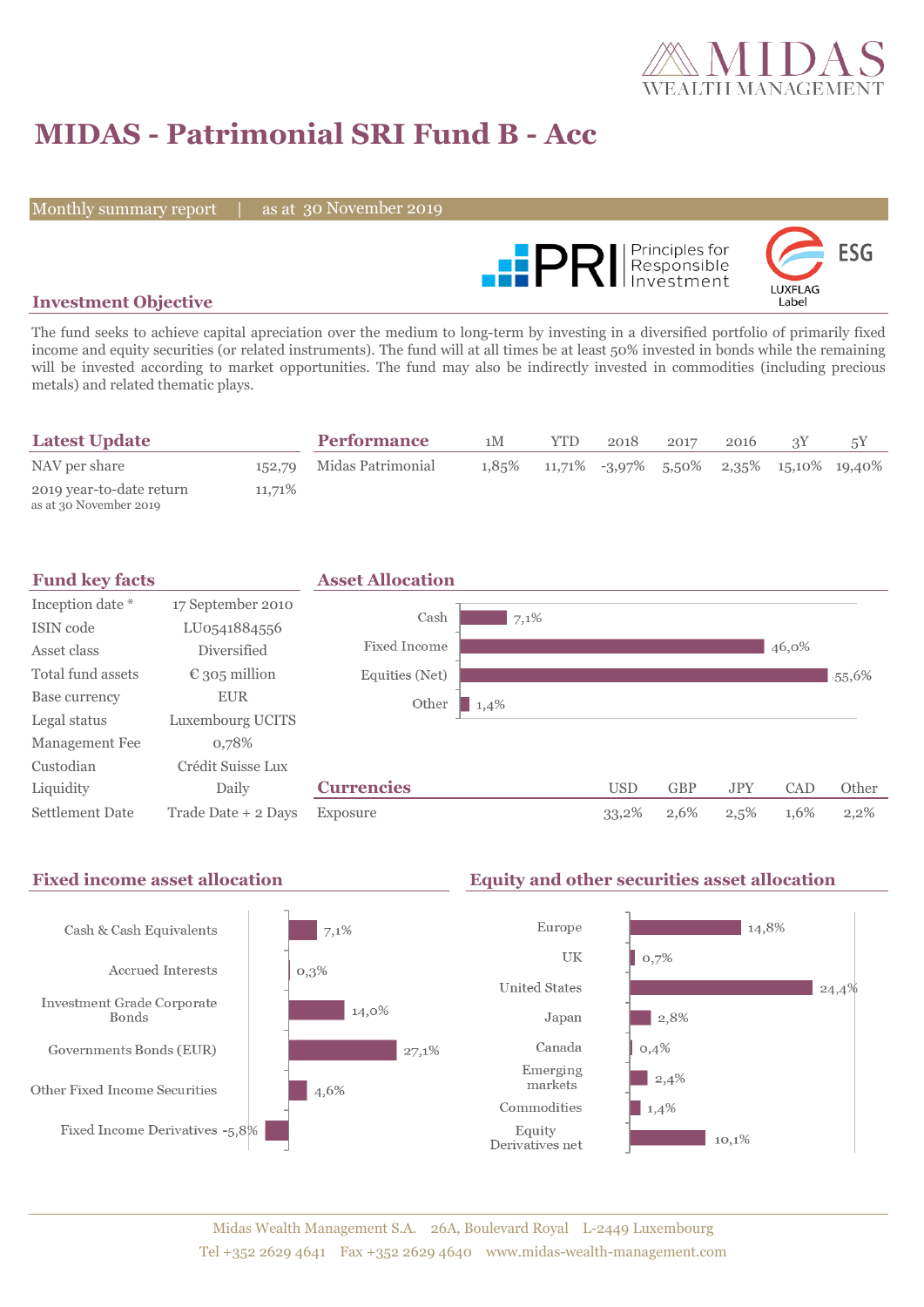

# **MIDAS - Patrimonial SRI Fund B - Acc**

Monthly summary report

30 November 2019

| Top 10 fixed income holdings            | YTM     | Rating | Weigh   |
|-----------------------------------------|---------|--------|---------|
| DEUTSCHLAND REP: DBR o 08/15/29         | $-0,3%$ | AAA    | 2,3%    |
| ALLIANDER: ALLRNV 07/8 04/22/26         | 0,1%    | $AA-$  | 2,1%    |
| NETHERLANDS GOVT: NETHER 0 3/4 07       | $-0,3%$ | AAA    | $2,0\%$ |
| BTPS: BTPS 2 02/01/28                   | 1,1%    | BBB-   | 1,9%    |
| HELLENIC REPUBLI : GGB 4 3/8 08/01/22   | 0.3%    | $B+$   | 1,8%    |
| BTPS: BTPS 1 07/15/22                   | 0,2%    | BBB-   | 1,7%    |
| ALTICE FINCO SA : ALTICE 4 3/4 01/15/28 | 4,8%    | $CCC+$ | 1,6%    |
| FRANCE O.A.T.: FRTR 2 05/25/48          | 0.7%    | AA     | 1,5%    |
| DEUTSCHLAND REP : DBR 1 1/4 08/15/48    | 0,2%    | AAA    | 1,5%    |
| EUROPEAN INVT BK : EIB o 3/8 07/16/25   | $-0.3%$ | AAA    | 1,4%    |



| Sector                  | Weight  | <b>Equity sector breakdown</b>                                                                                                                                                     |                                                    |  |
|-------------------------|---------|------------------------------------------------------------------------------------------------------------------------------------------------------------------------------------|----------------------------------------------------|--|
|                         |         | <b>Consumer Discretionary</b>                                                                                                                                                      | 11,7%                                              |  |
| <b>Real Estate</b>      | $1,2\%$ | Consumer Staples                                                                                                                                                                   | 8,2%                                               |  |
|                         | $1,1\%$ | Energy                                                                                                                                                                             | 4,1%                                               |  |
| <b>Real Estate</b>      | 1,1%    | Financials                                                                                                                                                                         | 10,0%                                              |  |
|                         |         | Health Care                                                                                                                                                                        | 10,9%                                              |  |
|                         |         |                                                                                                                                                                                    | 20,6%                                              |  |
|                         |         |                                                                                                                                                                                    | 10,1%                                              |  |
|                         |         |                                                                                                                                                                                    | $0,0\%$                                            |  |
|                         |         | <b>Communication Services</b>                                                                                                                                                      | 17,4%                                              |  |
| Industrials             | $0,9\%$ | Utilities                                                                                                                                                                          | 1,4%                                               |  |
| <b>Consumer Staples</b> | 0,9%    | Real Estate                                                                                                                                                                        | 1,5,6%                                             |  |
|                         |         | Communication Service 3,1%<br><b>Information Technolog</b><br>Information Technolog 1,0%<br>Communication Service 1,0%<br>Communication Service 1,0%<br>Information Technolog 1,0% | Information Technology<br>Industrials<br>Materials |  |

## **Top 5 funds and other holdings**

| Amundi Japan TOPIX ETF                            | 2.8%    |
|---------------------------------------------------|---------|
| Quaero Bamboo                                     | 1.5%    |
| <b>ETFS PHYSICAL GOLD</b>                         | 1.4%    |
| iShares STOXX Europe 600 Automobiles & Parts UCIT | $1.0\%$ |